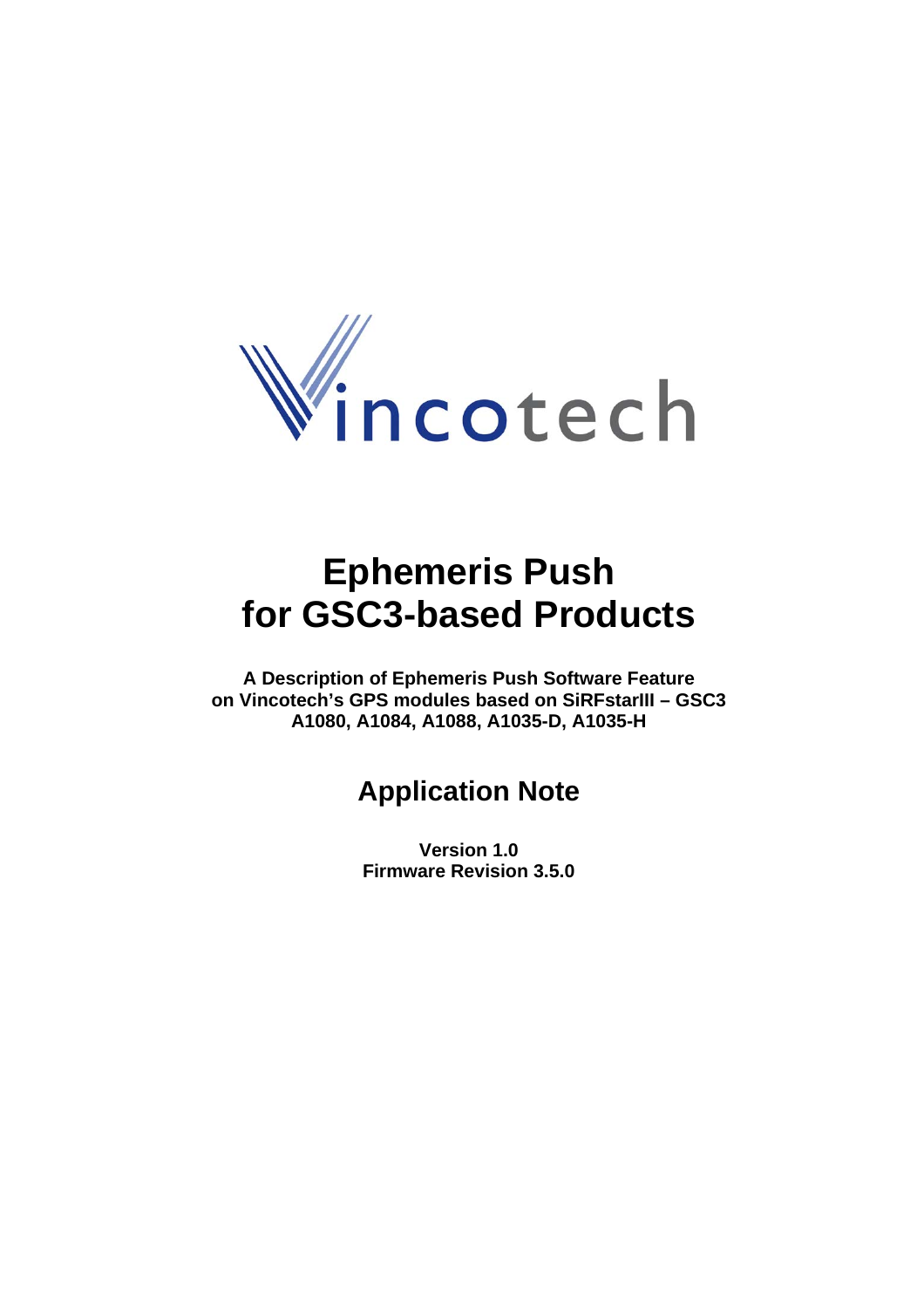

# **Revision History**

| Rev. Date |                | <b>Description</b>                           |
|-----------|----------------|----------------------------------------------|
| 0.1       | 12-09-08       | Initial version                              |
| 1.0       | $03 - 24 - 09$ | Small design changes, renamed (GSC3-generic) |
|           |                |                                              |
|           |                |                                              |
|           | mm-dd-yy       |                                              |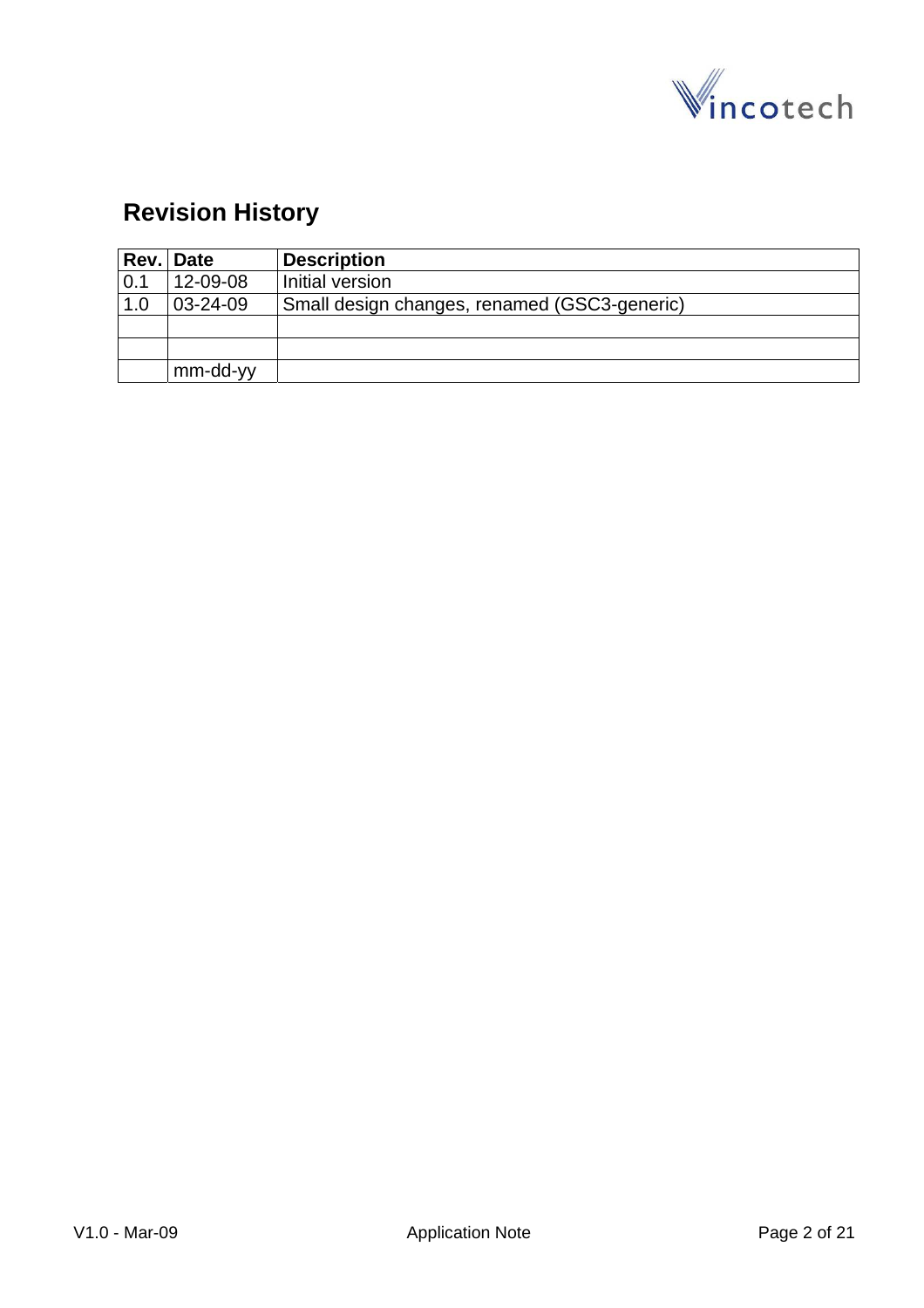

## **Disclaimer**

THIS DOCUMENT CONTAINS PROPRIETARY INFORMATION OF VINCOTECH GMBH. IT MAY NOT BE COPIED OR TRANSMITTED BY ANY MEANS, PASSED TO OTHERS, OR STORED IN ANY RETRIEVAL SYSTEM OR MEDIA, WITHOUT PRIOR CONSENT OF VINCOTECH OR ITS AUTHORIZED AGENTS.

THE INFORMATION IN THIS DOCUMENT IS, TO THE BEST OF OUR KNOWLEDGE, ENTIRELY CORRECT. HOWEVER, VINCOTECH CAN NEITHER ACCEPT LIABILITY FOR ANY INACCURACIES, OR THE CONSEQUENCES THEREOF, NOR FOR ANY LIABILITY ARISING FROM THE USE OR APPLICATION OF ANY CIRCUIT, PRODUCT, OR EXAMPLE SHOWN IN THE DOCUMENT.

THE PRODUCT (HARD- AND SOFTWARE) DESCRIBED IN THIS DOCUMEN-TATION IS NOT AUTHORIZED FOR USE IN LIFE SUPPORT DEVICES OR SYSTEMS WITHOUT THE EXPRESS WRITTEN APPROVAL OF VINCOTECH.

THIS DOCUMENT MAY PROVIDE LINKS TO OTHER WORLD WIDE WEB SITES OR RESOURCES. BECAUSE VINCOTECH HAS NO CONTROL OVER SUCH SITES AND RESOURCES, VINCOTECH SHALL NOT BE RESPONSIBLE FOR THE AVAILABILITY OF SUCH EXTERNAL SITES OR RESOURCES, AND DOES NOT ENDORSE AND IS NOT RESPONSIBLE OR LIABLE FOR ANY CONTENT, ADVERTISING, PRODUCTS, OR OTHER MATERIALS ON OR AVAILABLE FROM SUCH SITES OR RESOURCES. VINCOTECH SHALL NOT BE RESPONSIBLE OR LIABLE, DIRECTLY OR INDIRECTLY, FOR ANY DAMAGE OR LOSS CAUSED OR ALLEGED TO BE CAUSED BY OR IN CONNECTION WITH USE OF OR RELIANCE ON ANY SUCH CONTENT, GOODS OR SERVICES AVAILABLE ON OR THROUGH ANY SUCH SITE OR RESOURCE.

VINCOTECH RESERVES THE RIGHT TO CHANGE, MODIFY, OR IMPROVE THIS DOCUMENT OR THE PRODUCT DESCRIBED HEREIN, AS SEEN FIT BY VINCOTECH WITHOUT FURTHER NOTICE.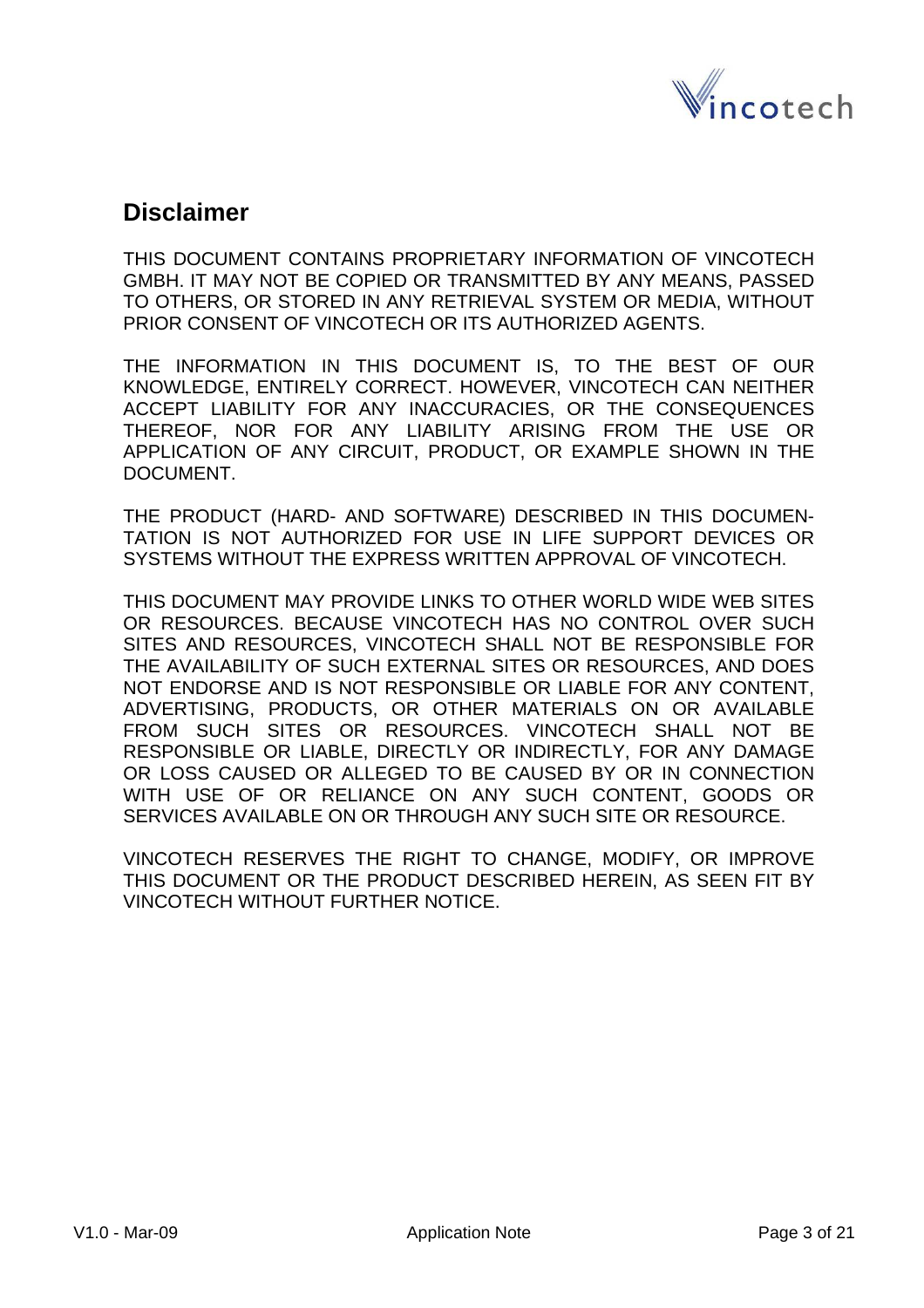

# **Table of Contents**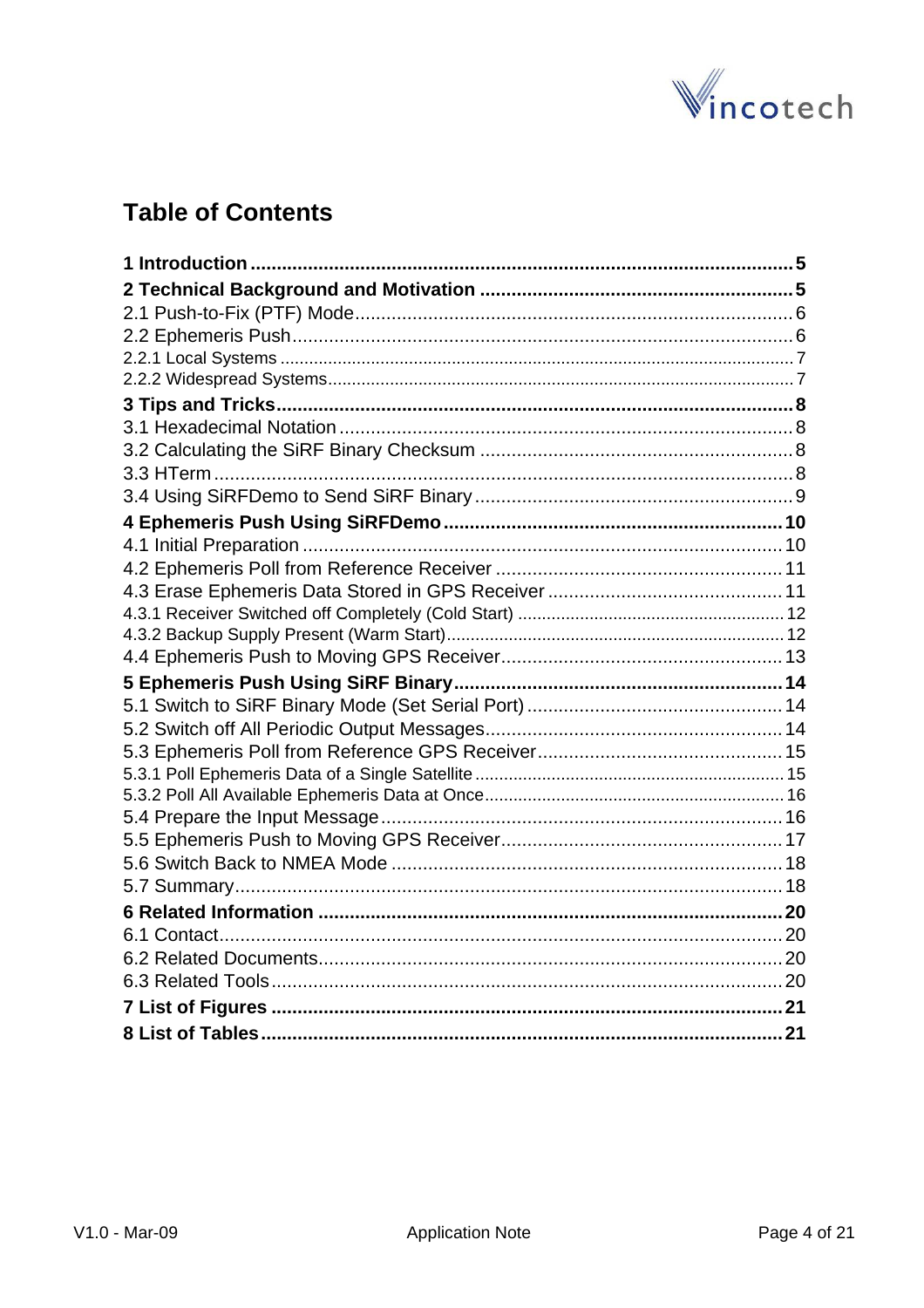

# <span id="page-4-0"></span>**1 Introduction**

The intention of this application note is to give an overview over the new ephemeris push feature implemented in the **firmware revision 3.5.0** that is available on all of Vincotech's SiRFstarIII based GPS receiver and antenna modules (currently A1080, A1084, A1088; A1035-D, A1035-H).

The next paragraph presents a short technical introduction and a comparison to another possible technique of providing valid ephemeris data.

The subsequent paragraphs cover two ways of using the ephemeris push feature. The main focus of the first method is mainly on evaluation and demonstration purpose, the second one covers the implementation in an embedded system.

# **2 Technical Background and Motivation**

One crucial figure – beside the accuracy of the position and the sensitivity – is the time that elapses between the moment the GPS receiver is switched on and the first valid position output, also referred to as *time to first fix* (TTFF).

A short TTFF is not only a question of convenience - like in consumer navigation devices - but also an integral requirement of specific applications:

- For security applications it is very important to know quite immediately where the reported incident is happening.
- Systems designed to work from battery can benefit from a short TTFF, because the GPS section needs less power to deliver a valid fix and therefore extends battery life.

One key point to a short TTFF is the fast presence of valid Ephemeris data in the GPS receiver. If this information is not available the data need to be downloaded from each individual satellite, which takes approximately 30 seconds under good conditions. Fortunately the download is done in parallel for all detected and decoded satellites. Things become worse under bad conditions, as download time is increasing then.

Once the Ephemeris data is known for a specific satellite, this satellite can be used to calculate a position fix, even when its signal strength is too low to download and decode ephemeris data. Or in other words: a receiver with valid Ephemeris information might provide a fix in situations where a receiver that starts from scratch is not able to calculate a fix at all.

Unfortunately the Ephemeris data is valid for a period of a few hours (max. four) only, and updated information is provided approximately every two hours. Thus any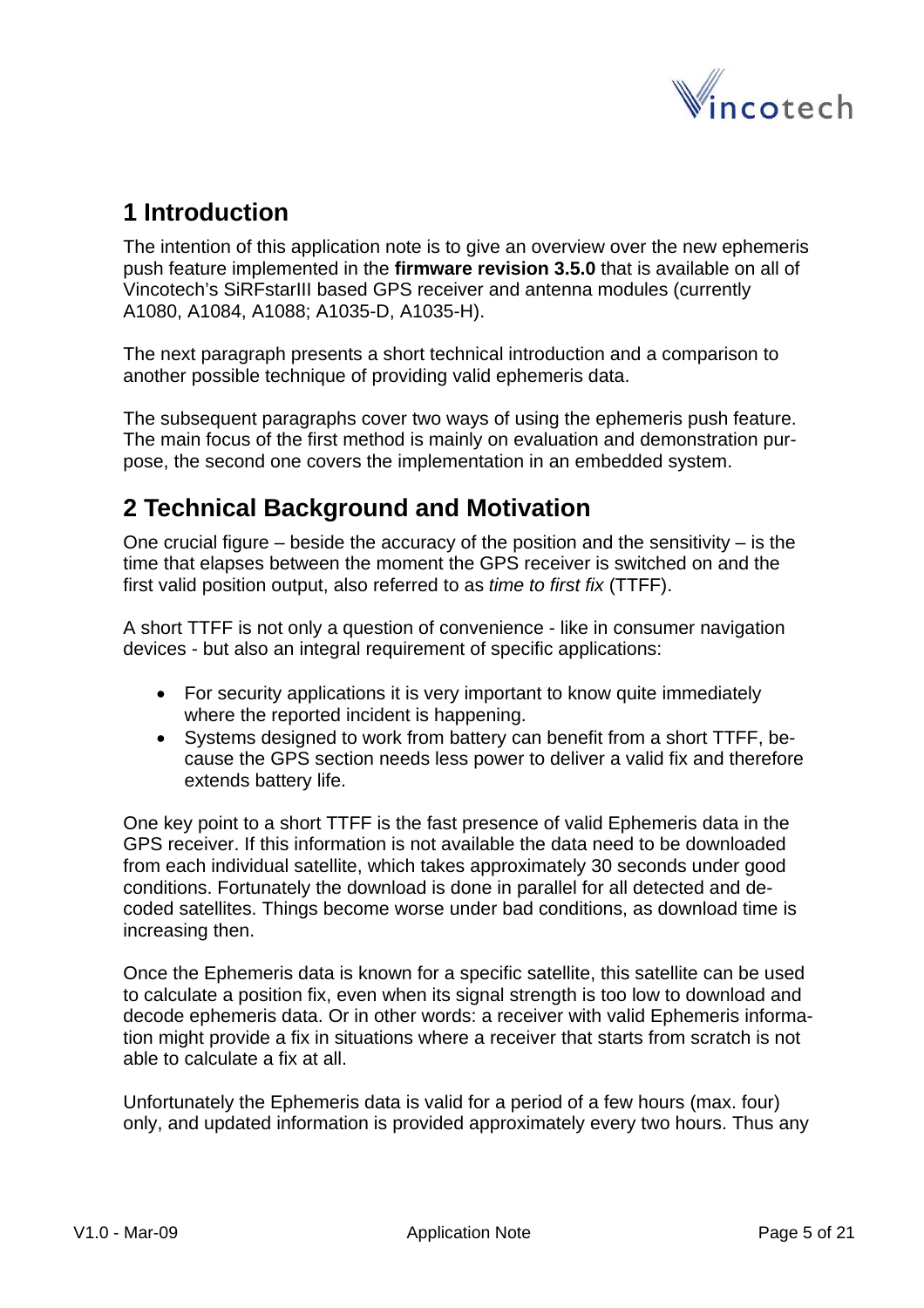

<span id="page-5-0"></span>receiver switched off for a time longer than this period will need to start with a new Ephemeris download.

In order to overcome this handicap, all SiRFstarIII based receivers offer two methods to keep ephemeris data up-to-date without full operation of the receiver throughout the whole time. Both are briefly introduced in the following sections, together with their respective benefits and drawbacks.

### **2.1 Push-to-Fix (PTF) Mode**

The basic idea of PTF is to keep the ephemeris data up-to-date without operating the receiver continuously. Most of the time the receiver is in hibernate mode (current consumption approximately 20 µA) and will wake up from time to time to update ephemeris data and to calibrate the clock. To request a position fix during the sleep period the ON/OFF pin needs to be toggled. This mode is covered more detailed in the *SiRF Binary Reference Manual* and in the Vincotech application note *GPS Firmware GSC3*.

- + Self-contained, no additional infrastructure and/or communication channel is necessary.
- + RTC is running and up-to-date.
- + Last known position present.
- − Permanent current draw of GPS receiver.
- − Receiver is only aware of the currently tracked satellites. This number might be smaller than the number of potentially visible satellite (e.g. covered parking lot or even underground car park).
- − Will not help in bad conditions with very low GPS signals (e.g. personal tracker in the inner pocket of a wet coat).

### **2.2 Ephemeris Push**

The idea of Ephemeris push is to provide up-to-date Ephemeris data to a GPS receiver that has just been switched on without having valid Ephemeris data (e.g. powered off completely or Ephemeris information outdated). This relieves the burden of collecting Ephemeris data from the GPS receiver, by transmitting the information via a high speed channel like GPRS or WLAN and UART.

- + The complete system including GPS receiver can be switched off completely.
- + It is possible to provide Ephemeris data for more satellites than the currently tracked ones (e.g. the whole set of information is available before the car leaves the underground parking lot).
- + Enables position fixes in weak signal situations where a direct download of Ephemeris data from satellites is not possible.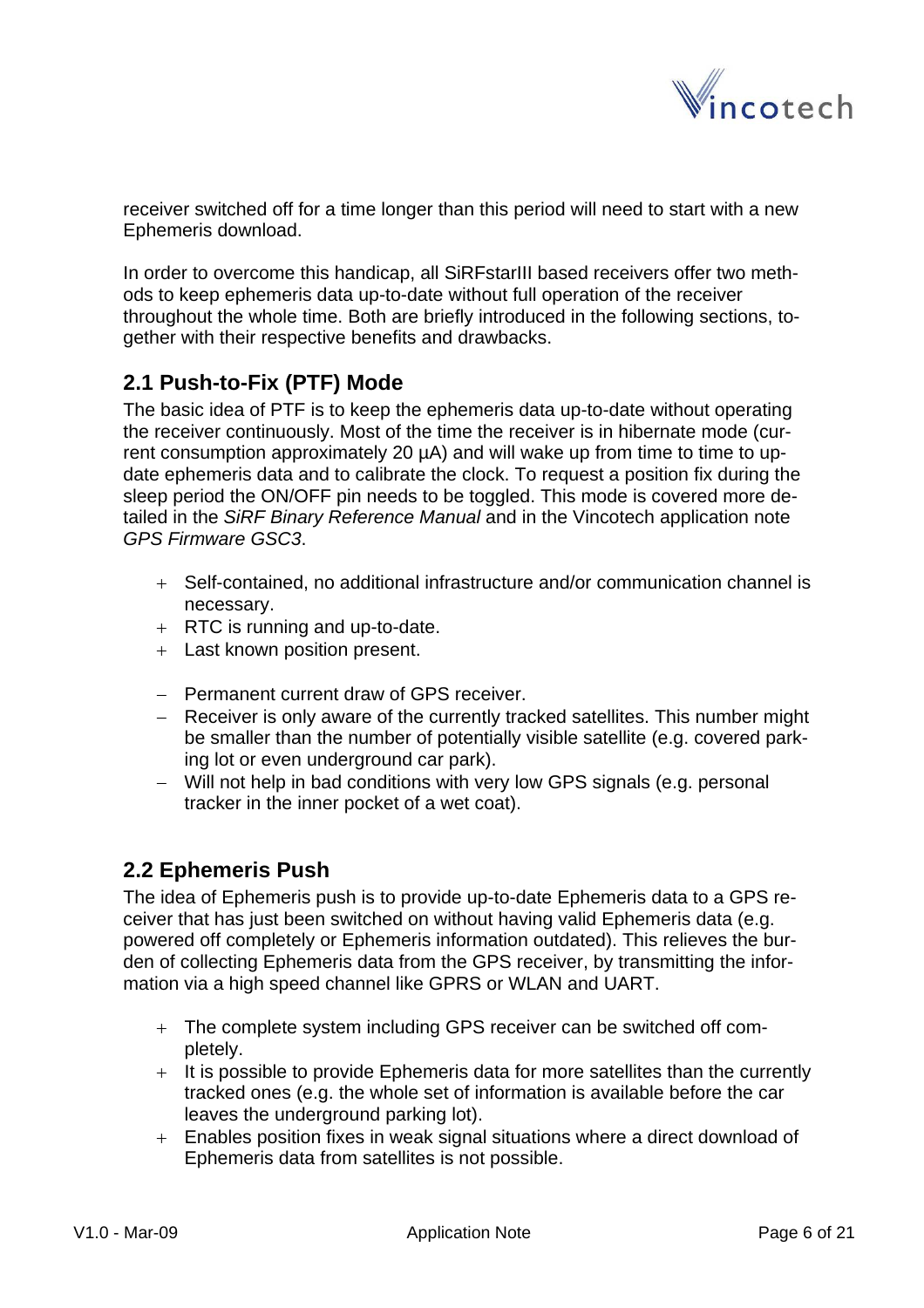

- <span id="page-6-0"></span>− Additional communication channel needed. This will add extra cost and system complexity.
- − Ephemeris data has to be collected externally

As already stated above the Ephemeris data has to be collected externally and converted into the necessary format prior to downloading it to the GPS receiver. The actual source of the data is not relevant, as long as the information is up-to-date.

The firmware release 3.5.0 enables both basic functionalities necessary to implement a working system that makes use of transmitted Ephemeris data. The receiver may be used as the moving system (Ephemeris Push) and as a reference station (Ephemeris poll).

Depending on the application several ways are possible and reasonable.

#### **2.2.1 Local Systems**

With a local system (e.g. logistics on large company premises or local taxi dispatch) usually one reference station collecting Ephemeris data is sufficient. The antenna of this reference station is best placed in an elevated position with good view to the sky, in order to ensure, that all relevant Ephemeris information valid for this area is collected.

#### **2.2.2 Widespread Systems**

With a wider spread of the system (e.g. worldwide truck fleet) one single reference station is not sufficient, as each station can only collect data of satellites that are currently visible at its location.

To overcome this it is necessary to place several reference stations throughout the intended area of the system. Now it is possible to combine the collected data to a complete set of ephemeris data, or  $-$  in case the coarse position of the receiver is known (e.g. WLAN base station, GSM cell, last known position) to transmit the Ephemeris data of the relevant reference station.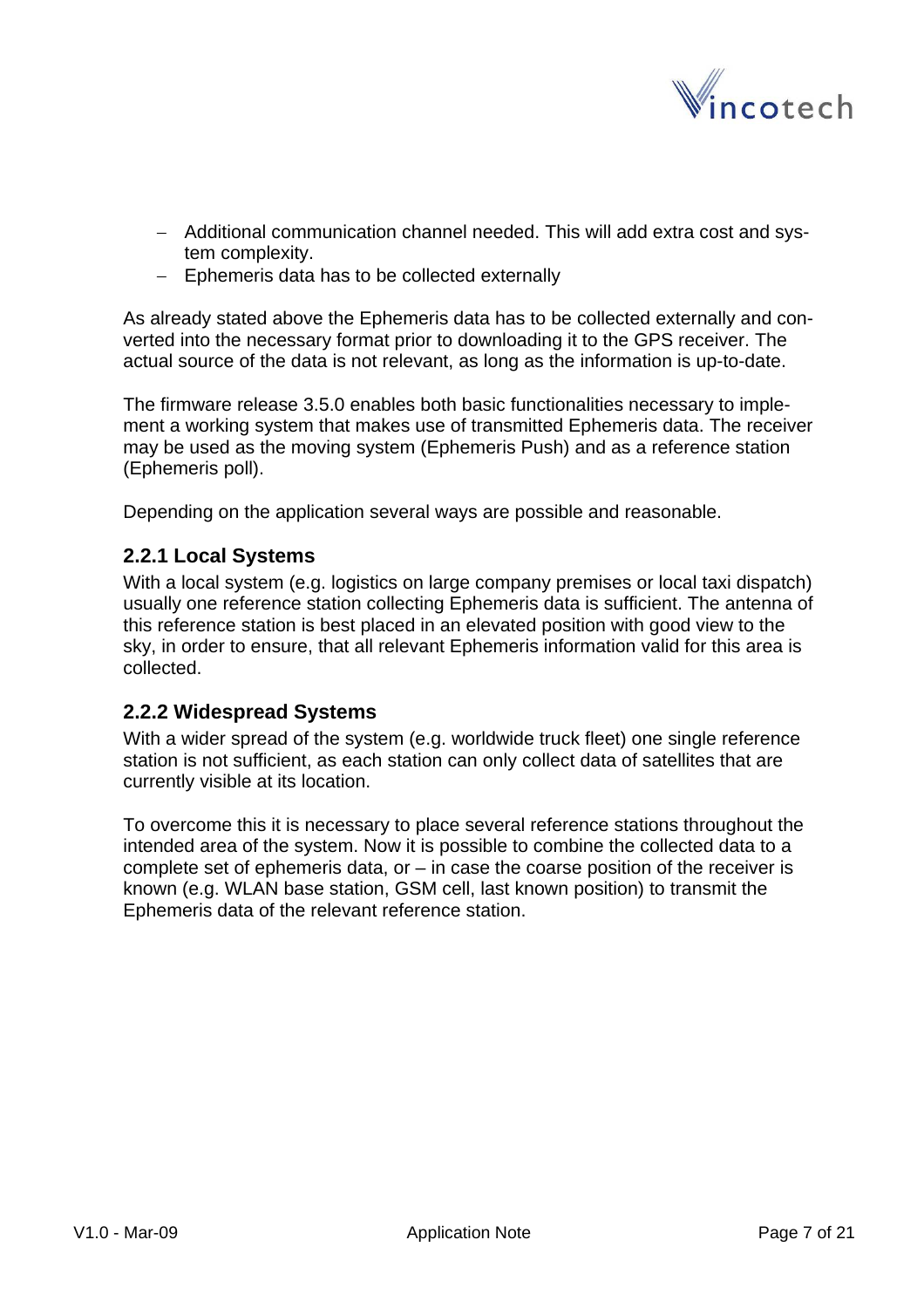

# <span id="page-7-0"></span>**3 Tips and Tricks**

#### **3.1 Hexadecimal Notation**

Throughout this application note the hexadecimal notation is used to describe the SiRF binary commands. Here each byte of data that is sent over the serial port is represented by a pair of ASCII characters.

### **3.2 Calculating the SiRF Binary Checksum**

Vincotech offers a simple command line tool (see ["6.3](#page-19-1) [Related Tools](#page-19-1)") to calculate the checksum of a SiRF binary command. No installation is required. The executable file can be invoked directly from the command line prompt. It takes the payload as input and provides the complete SiRF binary command as output.



Figure 1: sirfbin command window

#### **3.3 HTerm**

HTerm is a freeware tool. Fortunately its use is not restricted to non-commercial applications. It can be obtained directly from the website of the originator (see ["6.3](#page-19-1) [Related Tools](#page-19-1)"). Unlike a lot of other terminal software programs it offers the following unique features:

- Separate input and output window
- Binary input and output in different notations (decimal, hexadecimal, binary and ASCII)
- Definition of end-of-line delimiters, e.g. <CR><LF> (NMEA) or B0B3 (SiRF binary)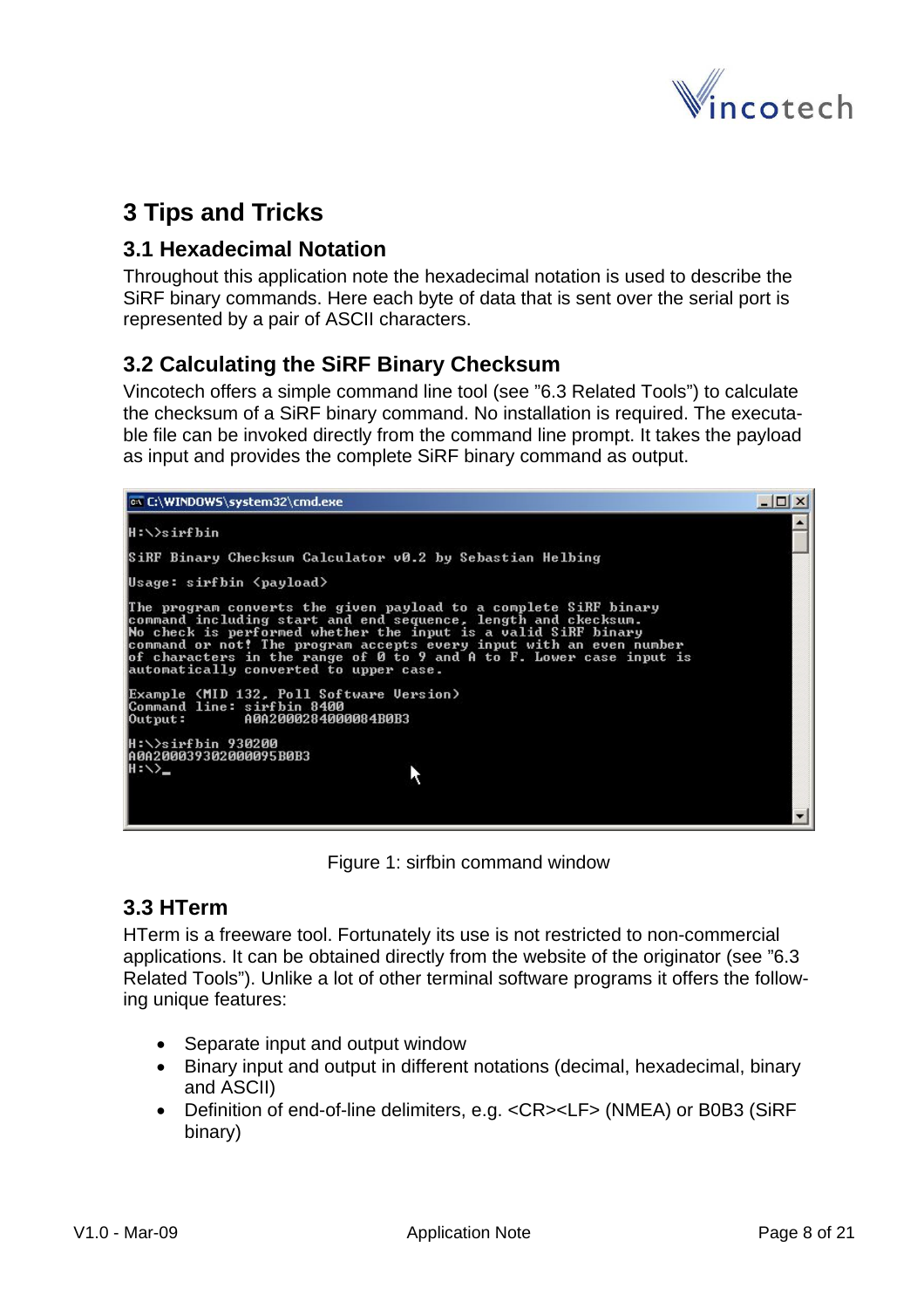

### <span id="page-8-0"></span>**3.4 Using SiRFDemo to Send SiRF Binary**

SiRFDemo can be used to send binary commands to the GPS receiver. It will take the payload to calculate the checksum and embed it between start and end sequence prior to transmitting it.

|       |                  | SiRFDemo 3.87 (Target SW: GSW3.2.5_3.3.01.06-C25P3.00) on COM9                                                                                                                                                              |          |
|-------|------------------|-----------------------------------------------------------------------------------------------------------------------------------------------------------------------------------------------------------------------------|----------|
| Setup | View             | Window<br>Navigation<br>Poll<br>Action                                                                                                                                                                                      |          |
| ▩▮    | <b>M</b>         | Open Data Source<br>Open Log File                                                                                                                                                                                           |          |
|       | <b>Signal Vi</b> | Put Text in Log File                                                                                                                                                                                                        |          |
| SV    | St               | Pause Display                                                                                                                                                                                                               | -2<br>-1 |
| 19    | <b>BF</b>        | Initialize Data Source                                                                                                                                                                                                      |          |
| 3     | <b>BF</b>        | Switch to NMEA Protocol<br>Switch to SIRF Protocol                                                                                                                                                                          |          |
| 6     | BF               | Synchronize Protocol & Baud Rate                                                                                                                                                                                            |          |
| 20    | <b>BF</b>        | Switch to User1 Protocol                                                                                                                                                                                                    |          |
| 22    | BF               | Set Main Serial Port<br>Set DGPS Serial Port                                                                                                                                                                                |          |
|       | <b>BF</b>        | Set UART Configuration                                                                                                                                                                                                      |          |
|       | BF               | Set Almanac<br>Set Ephemeris                                                                                                                                                                                                |          |
| 28    | <b>BF</b>        | Set Extended Ephemeris                                                                                                                                                                                                      |          |
|       |                  | Switch Operating Mode<br>Disable Broadcast Ephemeris                                                                                                                                                                        |          |
| 18    | BF               | Set Low Power (Trickle Power)<br>Set Advanced Power Management (APM)                                                                                                                                                        |          |
| 32    | <b>BF</b>        | Set Message Rate                                                                                                                                                                                                            |          |
|       |                  | Transmit Serial Message                                                                                                                                                                                                     |          |
|       | Debug View       |                                                                                                                                                                                                                             |          |
|       |                  | \$GPRMC,143223.000,A,4804.4215,N,01137.1787,E,0.04,10.52,021208,,,A*57<br>\$GPGGA,143224.000,4804.4215,N,01137.1787,E,1,09,0.9,568.8,M,47.5,M,,0000<br>\$GPGSA A, 3, 22, 19, 06, 18, 16, 08, 14, 03, 21, , 1.3, 0.9, 1.0*35 |          |

Figure 2: SiRFDemo – Transmit Serial Message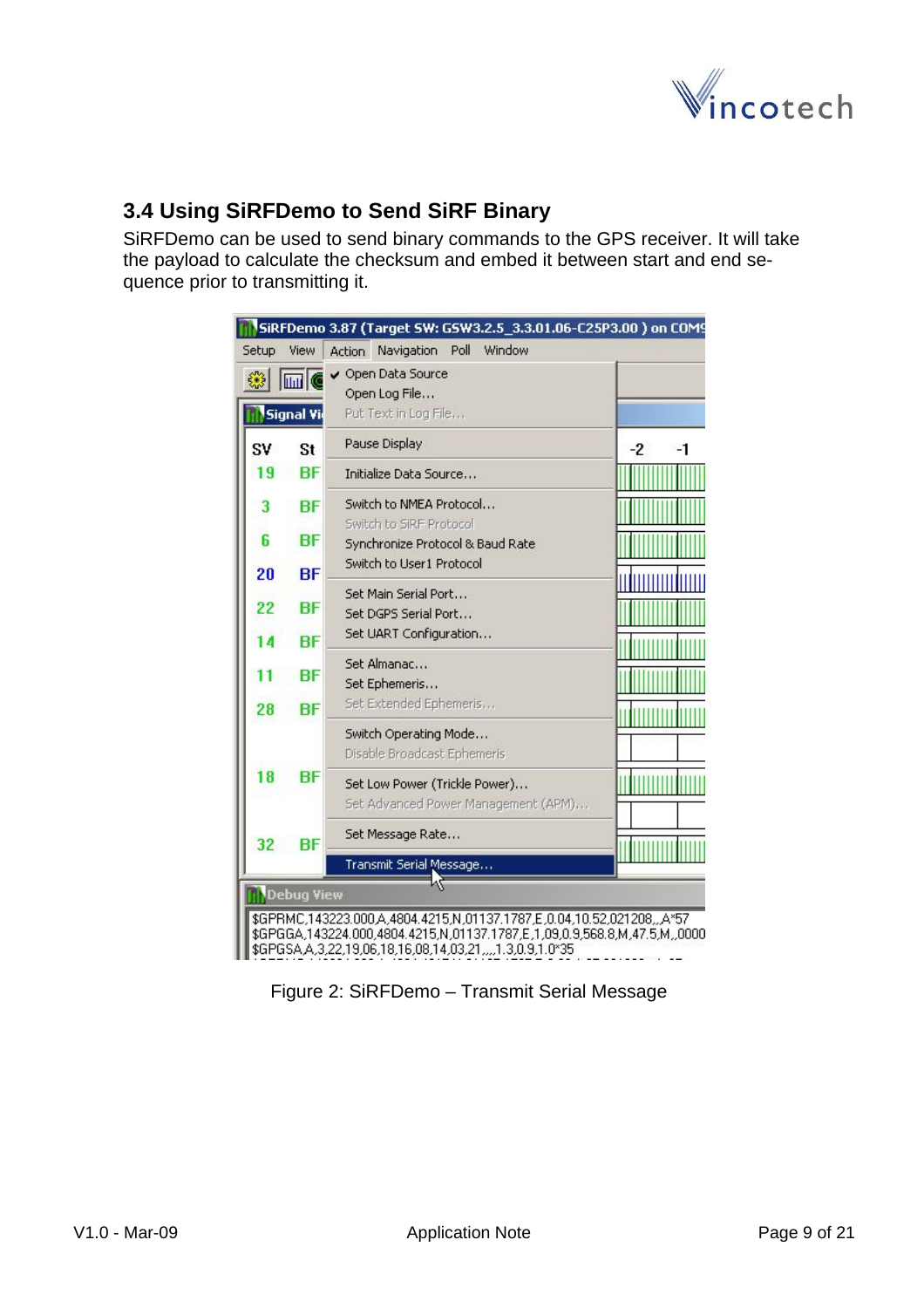

# <span id="page-9-0"></span>**4 Ephemeris Push Using SiRFDemo**

This approach is best used for testing, evaluation and demonstration purpose and not designed for the final application. However, it is an easy way to get into contact with the concept of Ephemeris push and poll.

It is assumed, that the reader of this application note is already familiar with the GPS demonstration kit and that all necessary drivers and the SiRFDemo software are installed. For a more detailed explanation of these steps it is recommended to consult the respective documentation mentioned in chapter ["6.2](#page-19-2) [Related Docu](#page-19-2)[ments](#page-19-2)".

The following paragraphs will explain the demonstration procedure step by step. The actual look of the SiRF Demo window might differ from the presented screenshots, because the user may adapt the appearance of this tool to her/his taste and needs.

#### **4.1 Initial Preparation**

Here it is assumed that the user is working with a Vincotech evaluation kit. But this chapter also applies to a setup where a module on a custom design can be connected to a PC.

Connect the evaluation kit to the PC and start the SiRFDemo software. As soon as the connection to the GPS receiver is established switch the receiver to SiRF binary mode.

|       |             | SiRFDemo 3.87 (Target SW: GSW3.2.5_3.3.01.06-C25P3.00) on COM9/4800 |                 |
|-------|-------------|---------------------------------------------------------------------|-----------------|
| Setup | <b>View</b> | Window<br>Navigation<br>Poll<br><b>Action</b>                       |                 |
|       | <b>Mill</b> | Open Data Source<br>Open Log File                                   |                 |
|       | Signal Vi   | Put Text in Log File                                                |                 |
| SV    | St          | Pause Display                                                       | $-2$<br>n<br>-1 |
| 3     | 00          | Initialize Data Source                                              | 50              |
| 6     | 00          | Switch to NMEA Protocol                                             | 50              |
|       |             | Switch to SiRF Protocol                                             |                 |
| 22    | 00          | K<br>Synchronize Protocol & Baud Rate                               | 50              |
| 19    | 00          | Switch to User1 Protocol                                            | 50              |
|       |             | Set Main Serial Port                                                |                 |
| 18    | 00          | Set DGPS Serial Port                                                |                 |
|       | በበ          | Set UART Configuration                                              |                 |

Figure 3: SiRFDemo – Switch to SiRF Protocol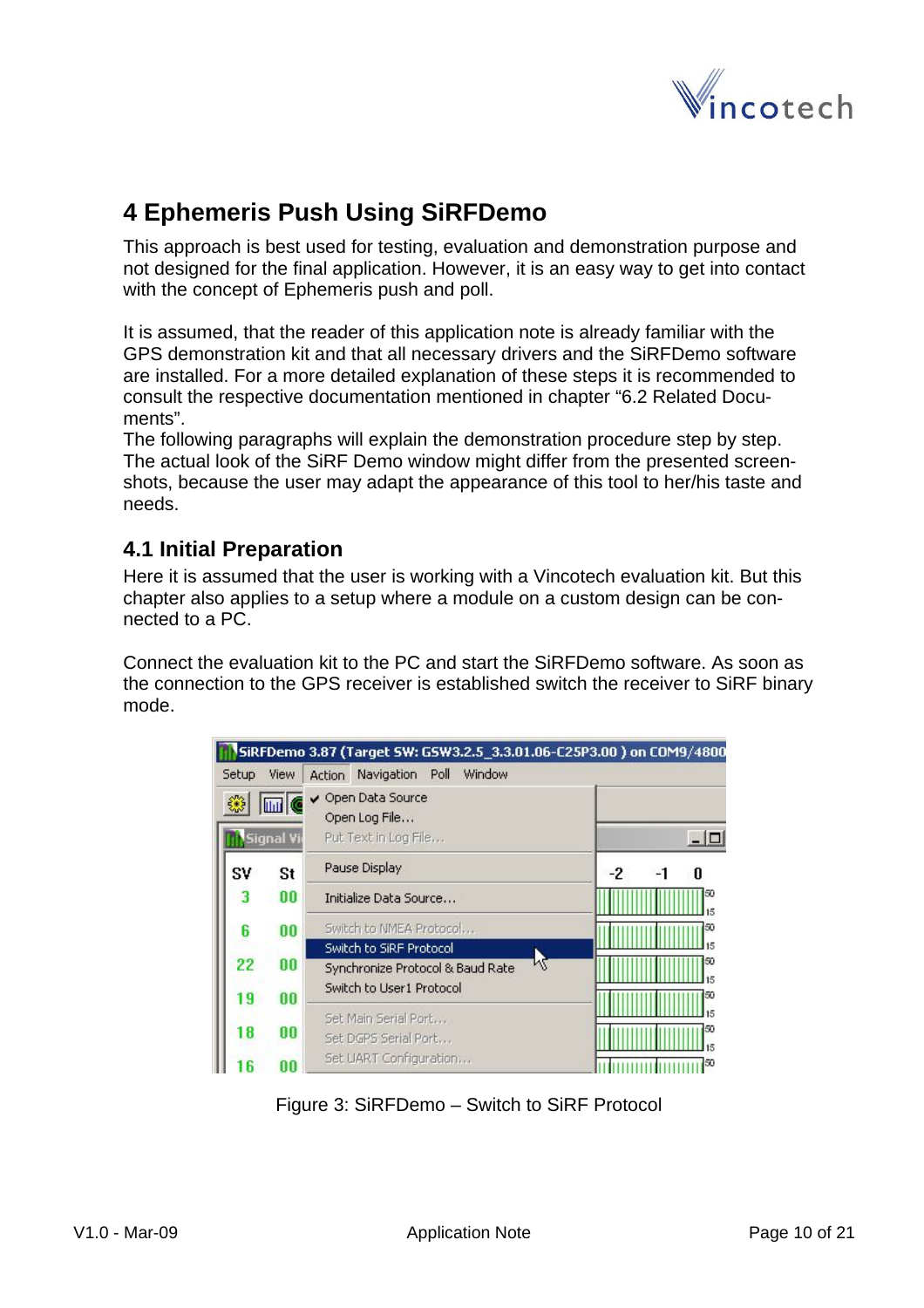

### <span id="page-10-1"></span><span id="page-10-0"></span>**4.2 Ephemeris Poll from Reference Receiver**

Connect the GPS antenna and wait until a valid position fix is calculated. Now the latest Ephemeris data are available and can be downloaded and saved to disk.

|       |      |                           |            |    | SiRFDemo 3.87 (Target SW: GSW3.2.5_3.3.01.06-C25P3.00) on C |      |
|-------|------|---------------------------|------------|----|-------------------------------------------------------------|------|
| Setup | View | Action                    | Navigation |    | Window<br>Poll                                              |      |
| 鑗     |      |                           |            |    | <b>SW Version</b><br>Clock Status                           |      |
|       |      | Signal View - SiRF Binary |            |    | <b>Nav Parameters</b><br>Almanac                            |      |
| SV    | St   | Az                        | ΕI         | СД | Ephemeris                                                   | $-2$ |
| 22    | ВF   | 97                        | 64         |    | Ephemeris State                                             |      |
| 16    | RF   | 184                       |            |    | <b>Extended Ephemeris</b><br>40                             |      |
| 18    | RF   | 54                        | 37         |    | 47                                                          |      |
| 19    | RF   | 300                       | 59         |    | 49                                                          |      |
|       |      |                           |            |    |                                                             |      |

Figure 4: SiRFDemo – Poll Ephemeris data

### **4.3 Erase Ephemeris Data Stored in GPS Receiver**

This intermediate step is necessary due the fact that the reference receiver and the moving GPS is the very same device throughout this evaluation procedure.

Disconnect the GPS antenna from the evaluation kit and select the receiver initialization option within SiRFDemo.



Figure 5: SiRFDemo – Erase data on receiver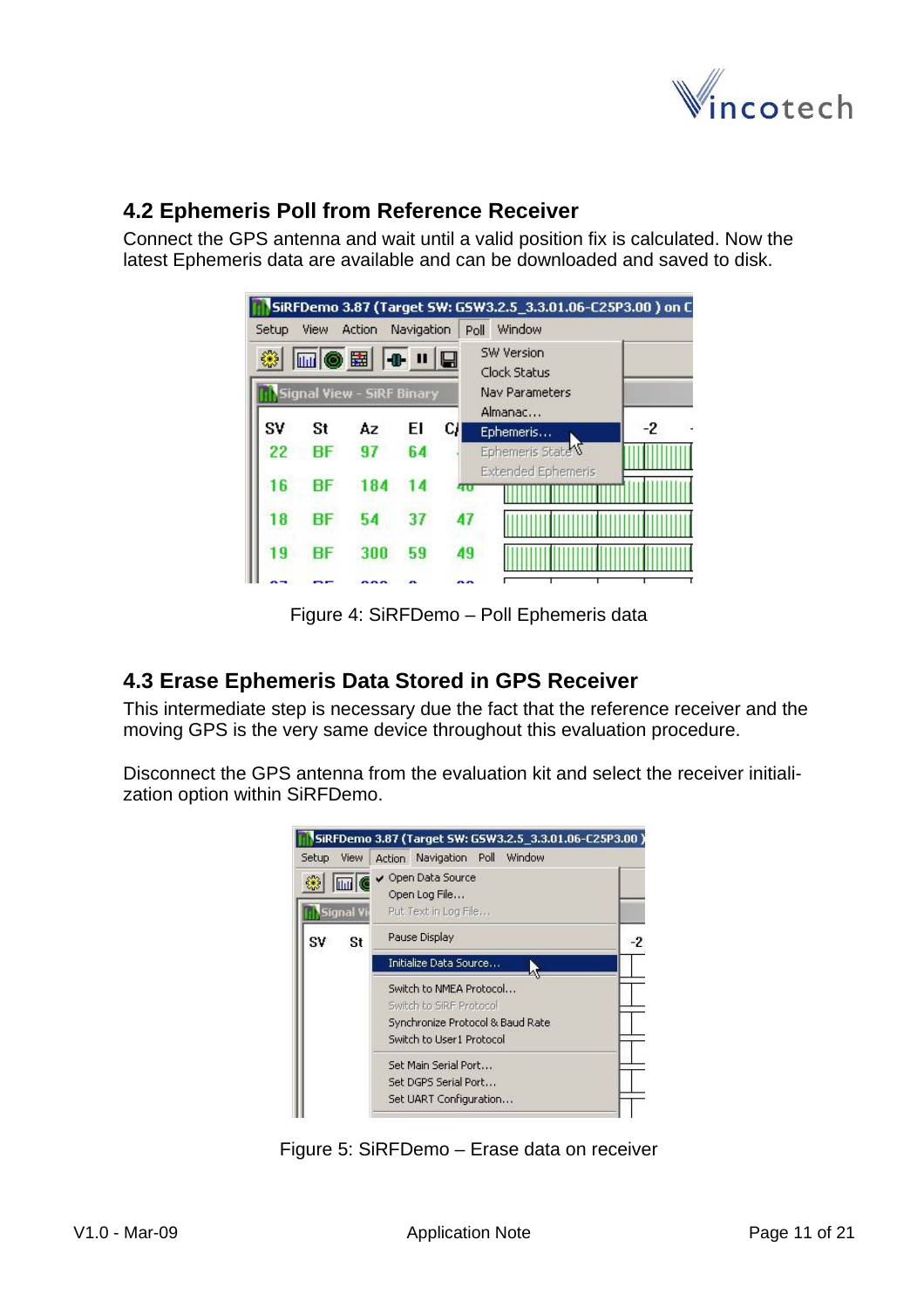

<span id="page-11-0"></span>The window that appears now will offer several ways to initialize the GPS receiver. Two of them are used in this demonstration as they simulate typical scenarios: *Cold Start* and *Warm Start (No init).* Select the desired option and press SEND.

#### **4.3.1 Receiver Switched off Completely (Cold Start)**

The *Cold Start* option simulates a GPS receiver that has been switched off completely with no backup supply provided. Absolutely no information gathered during previous position fixes is available now. This is the worst case scenario a GPS receiver has to cope with.



Figure 6: SiRFDemo – Cold Start Scenario

#### **4.3.2 Backup Supply Present (Warm Start)**

The *Warm Start (No Init)* option simulates a GPS receiver that awakes out of the hibernate state. Either the main power supply was disconnected, but battery backup supply attached, or the receiver was set into hibernate mode by toggling the ON/OFF pin. Only the Ephemeris information is erased, but last known position, date and time is still present. This is the typical situation seen with outdated Ephemeris data.



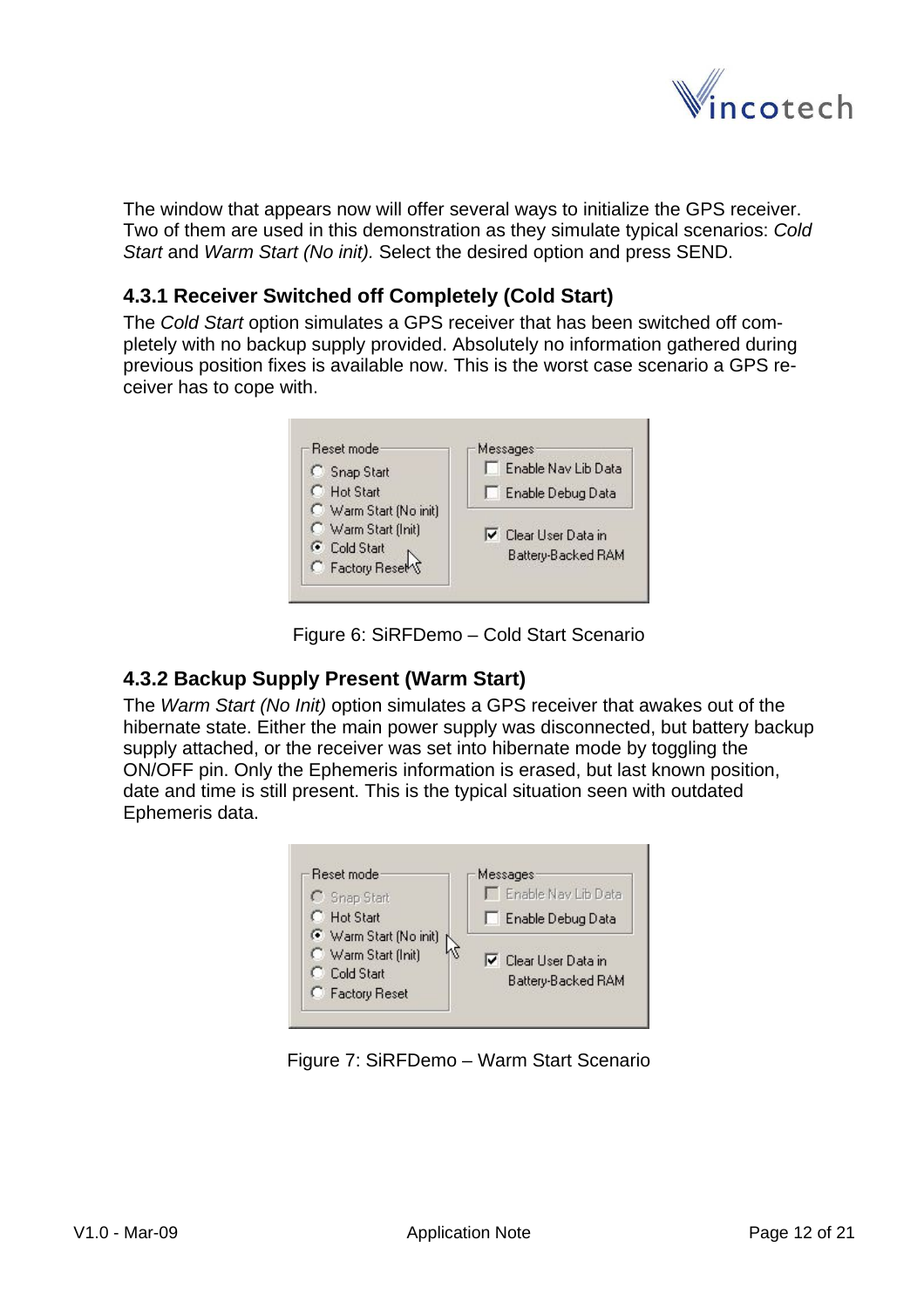

### <span id="page-12-0"></span>**4.4 Ephemeris Push to Moving GPS Receiver**

Now it is time to push the Ephemeris back to the receiver. Select the file that was obtained previously in chapter [4.2.](#page-10-1)

|                               | SiRFDemo 3.87 (Target SW: GSW3.2.5_3.3.01.06-C25P3.00) on COM |
|-------------------------------|---------------------------------------------------------------|
| Setup<br><b>View</b>          | Action Navigation Poll Window                                 |
| <b>ILLE</b><br>₩<br>Signal Vi | ✔ Open Data Source<br>Open Log File<br>Put Text in Log File   |
| S٧<br>St                      | Pause Display<br>-2                                           |
|                               | Initialize Data Source                                        |
|                               | Switch to NMEA Protocol                                       |
|                               | Switch to SIRE Protocol                                       |
|                               | Synchronize Protocol & Baud Rate                              |
|                               | Switch to User1 Protocol                                      |
|                               | Set Main Serial Port                                          |
|                               | Set DGPS Serial Port                                          |
|                               | Set UART Configuration                                        |
|                               | Set Almanac                                                   |
|                               | Set Ephemeris                                                 |
|                               | Set Extended Ephemeriky                                       |
|                               | Switch Operating Mode                                         |
|                               | Disable Broadcast Ephemeris                                   |
|                               | Cabil and Damas /Total to Damas                               |

Figure 8: SiRFDemo – Push Ephemeris data

After this procedure the receiver is aware of the latest ephemeris data. Once the GPS antenna is reconnected the position can be calculated quickly because there is no need to wait for the download of the Ephemeris data from each satellite.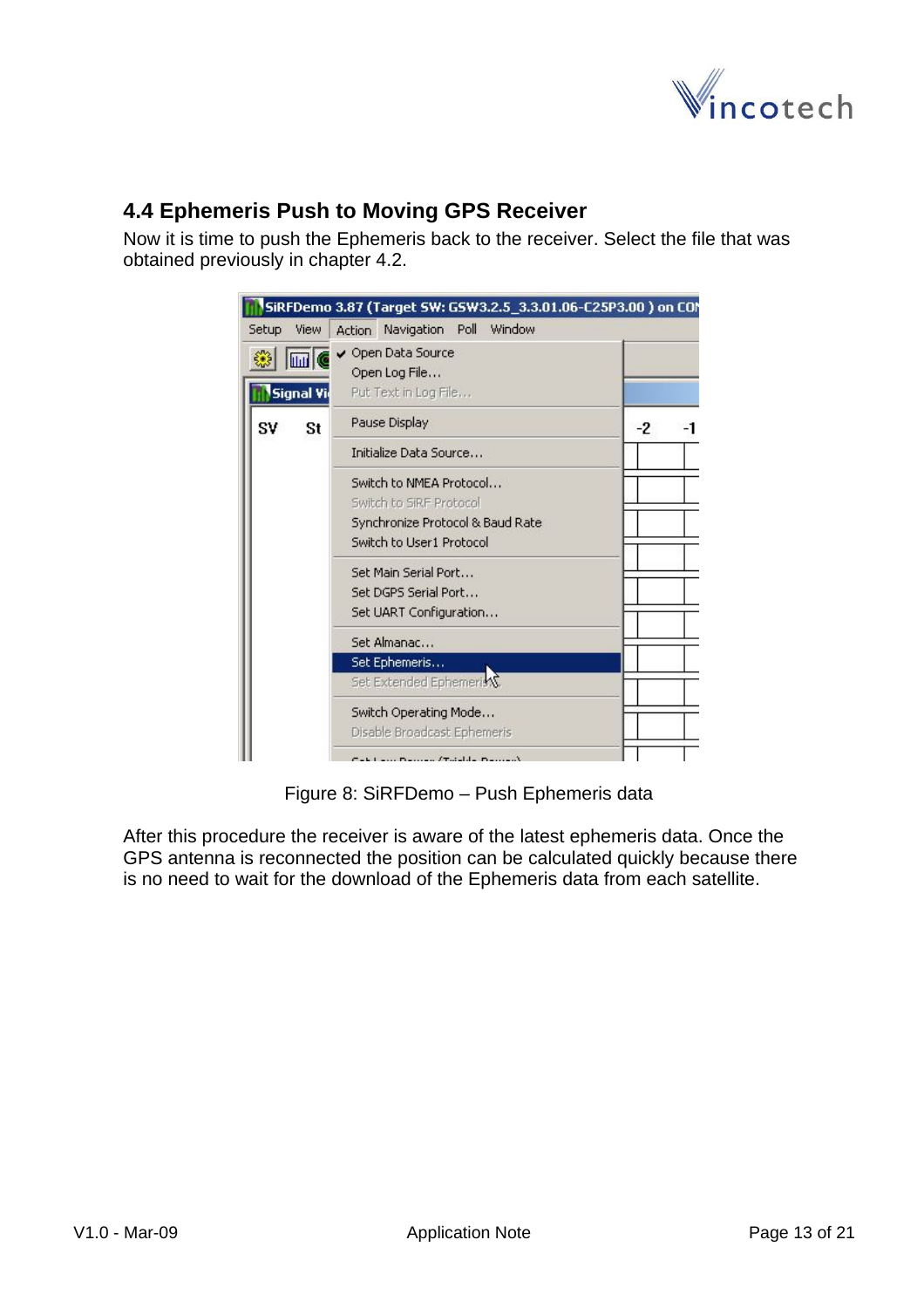

# <span id="page-13-0"></span>**5 Ephemeris Push Using SiRF Binary**

This approach is the preferred one to be used in the final application. The SiRF binary protocol was specifically designed to allow for a quick and efficient communication between the GPS receiver and the host processor. Unlike NMEA it is not plain ASCII text and therefore difficult to read by human beings.

It is assumed, that the reader of this application note is already familiar with the basic principle of the SiRF binary protocol, its notation and how to send/receive messages to/from the receiver. For a more detailed description it is recommended to consult the respective documentation mentioned in chapter ["6.2Related Docu](#page-19-2)[ments](#page-19-2)".

### **5.1 Switch to SiRF Binary Mode (Set Serial Port)**

*Commands involved: Set Serial Port, \$PSRF100 (NMEA input message)* 

Ephemeris push is only supported in the SiRF binary protocol. Thus it is necessary to switch the receiver from NMEA to binary protocol prior to pushing or polling Ephemeris data. This is obtained with the NMEA command:

\$PSRF100,0,57600,8,1,0\*37

This is the default SiRF binary message configuration, however it is possible to select different baud rates up to 115200 baud. In case the baud rate has changed, make sure to set the same baud rate in the host processor.

Wait until the receiver sends data in SiRF binary mode before proceeding to the next step. This ensures that the receiver is ready to accept binary commands.

#### **5.2 Switch off All Periodic Output Messages**

*Commands involved: Set Message Rate, Message ID 166 (binary input message) Command Acknowledgement, Message ID 11 (binary output message)* 

This step is not mandatory. However, it ensures that the host processor has to cope only with the relevant data throughout the next steps.

The following example shows how to disable the *Visible List* (MID 13):

A0A20003 – Start sequence and payload length A6000D0000000000 – Payload, MID 13 (decimal) = 0x0D (hex) 00B3B0B3 – Message checksum and end sequence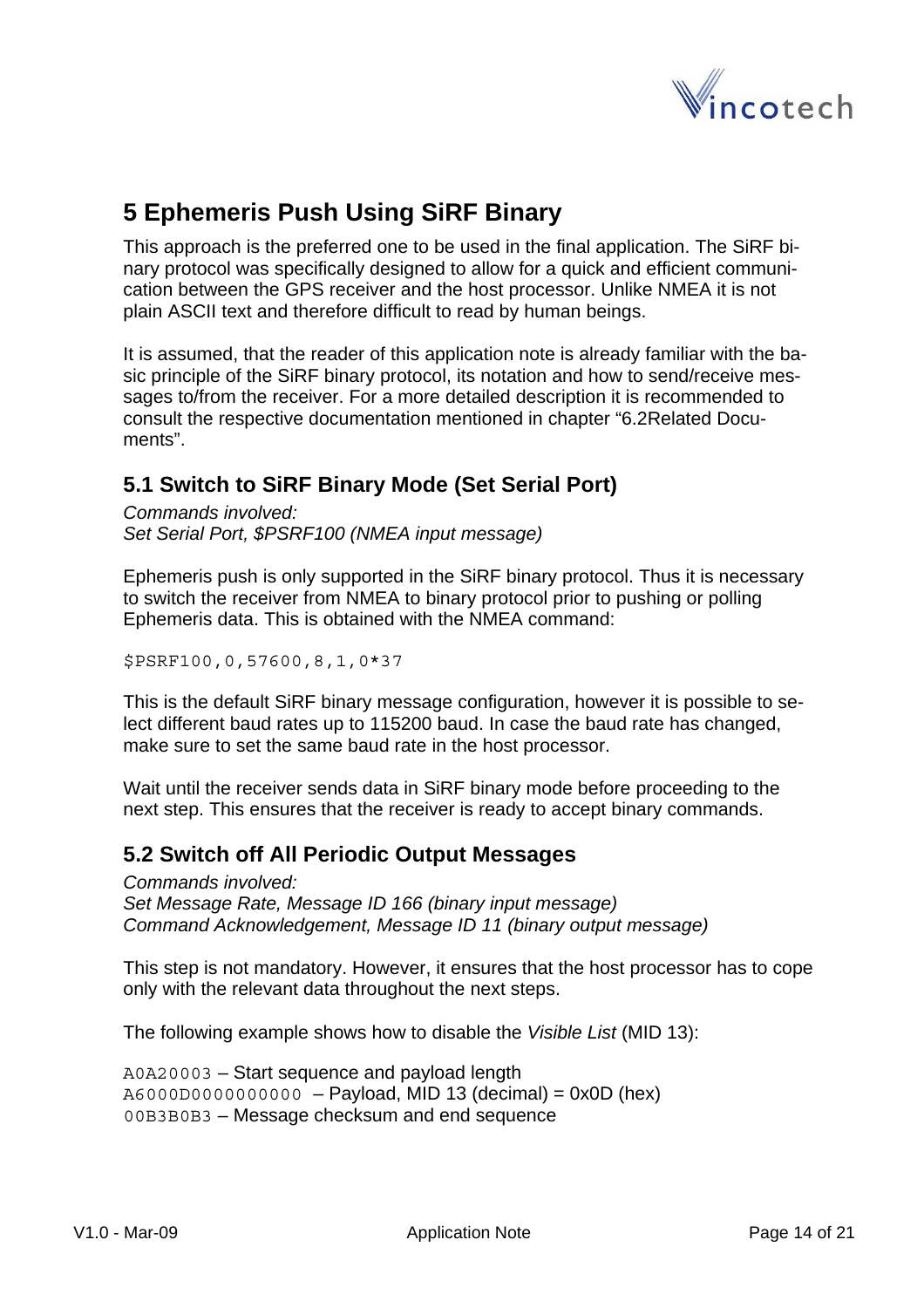

<span id="page-14-0"></span>Upon completion of the command the receiver will send a *Command Acknowledge* (MID 11).

The following table shows the default binary output messages and the command to switch them off.

| <b>MID</b> | <b>MID</b> | <b>Function</b>                 | <b>Command to switch off</b>      |
|------------|------------|---------------------------------|-----------------------------------|
| dec        | hex        |                                 |                                   |
| 2          | 0x02       | <b>Measured Navigation Data</b> | A0A20008A600020000000000000A8B0B3 |
|            | 0x04       | <b>Measured Tracking Data</b>   | A0A20008A600040000000000000AAB0B3 |
|            | 0x07       | <b>Clock Status</b>             | A0A20008A600070000000000000ADB0B3 |
| 9          | 0x09       | Throughput                      | A0A20008A600090000000000000AFB0B3 |
| 13         | 0x0D       | <b>Visible List</b>             | A0A20008A6000D0000000000000B3B0B3 |
| 27         | 0x1B       | <b>DGPS Status</b>              | A0A20008A6001B0000000000000C1B0B3 |
| 41         | 0x29       | <b>Geodetic Navigation Data</b> | A0A20008A600290000000000000CFB0B3 |

Table 1: Switching off periodic output message

#### **5.3 Ephemeris Poll from Reference GPS Receiver**

*Commands involved: Poll Ephemeris, Message ID 147 (binary input message)* 

*Ephemeris Data (response to Poll), Message ID 15 (binary output message) Command Acknowledgement, Message ID 11 (binary output message)* 

The output of the Ephemeris data is requested with the Poll Ephemeris (MID 147) command. This command allows the request of all known ephemeris data at once or per each satellite individually. After the transmission of all requested data via the Ephemeris Data (MID 15) the Command Acknowledgement (MID 11) is sent.

#### <span id="page-14-1"></span>**5.3.1 Poll Ephemeris Data of a Single Satellite**

The Ephemeris data of the satellite with PRN02 is requested with the command:

A0A20003 – Start sequence and payload length 930200 – Payload 0095B0B3 – Message checksum and end sequence

The answer (MID 15) to this request will look like:

A0A2005C – Start sequence and payload length 0F020002003700047900000000000000000000000000DB05313700FFEB 1638A80002003700080500303735B67A49D1004204854E5E0F03A10CA1 4131370000020037000CFFCE6F14E0D2FFCE2665BFCF1D186D299D00FF A65A05F68C – Payload 18B6B0B3 – Message checksum and end sequence

The output is terminated with the acknowledgement (MID 11):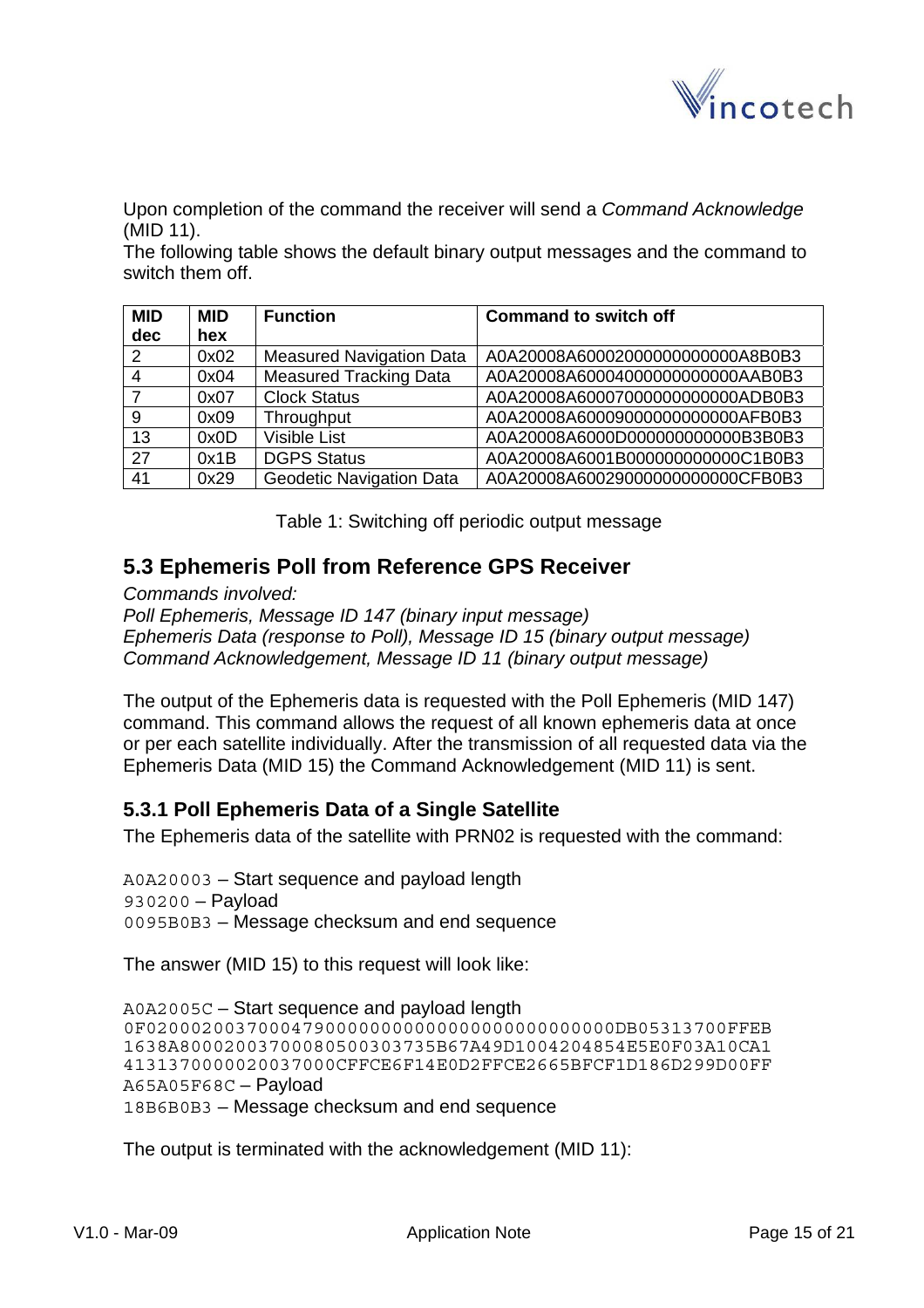

<span id="page-15-0"></span>A0A20002 – Start sequence and payload length 0B93 – Payload 009EB0B3 – Message checksum and end sequence

#### **5.3.2 Poll All Available Ephemeris Data at Once**

The following command (MID 147) is used to request all available ephemeris information at once. Here the specific satellite PRN is substituted with the value "00":

A0A20003 – Start sequence and payload length 930000 – Payload 0093B0B3 – Message checksum and end sequence

The answer to this request is similar to the first example in [5.3.1](#page-14-1). For each available satellite a MID 15 is transmitted. The whole set of data is terminated with a command acknowledgement (MID 11).

### <span id="page-15-1"></span>**5.4 Prepare the Input Message**

*Commands involved: Ephemeris Data (response to Poll), Message ID 15 (binary output message) Set Ephemeris, Message ID 149 (binary input message)* 

The ephemeris data output message MID 15 holds all information to build the ephemeris input message (MID 149). The following example for PRN02 will illustrate this conversion of the payload.

MID 15 payload output for satellite PRN02:  $0F$  – Message ID 0x0F(hex) = 15(decimal) 02 – Satellite PRN 0002003700047900000000000000000000000000DB05313700FFEB1638 A80002003700080500303735B67A49D1004204854E5E0F03A10CA14131 370000020037000CFFCE6F14E0D2FFCE2665BFCF1D186D299D00FFA65A 05F68C – Ephemeris data (45 bytes)

The payload of the set ephemeris message (MID 149) consists of the hexadecimal message ID 95 and exactly the same 45 bytes data block obtained from the ephemeris output message (MID 15). The satellite PRN is also part of the data block, thus it is not specified explicitly.

```
MID 149 payload input for satellite PRN02: 
95 – Message ID 0x95(hex) = 149(decimal) 
0002003700047900000000000000000000000000DB05313700FFEB1638 
A80002003700080500303735B67A49D1004204854E5E0F03A10CA14131 
370000020037000CFFCE6F14E0D2FFCE2665BFCF1D186D299D00FFA65A 
05F68C – Ephemeris data (45 bytes)
```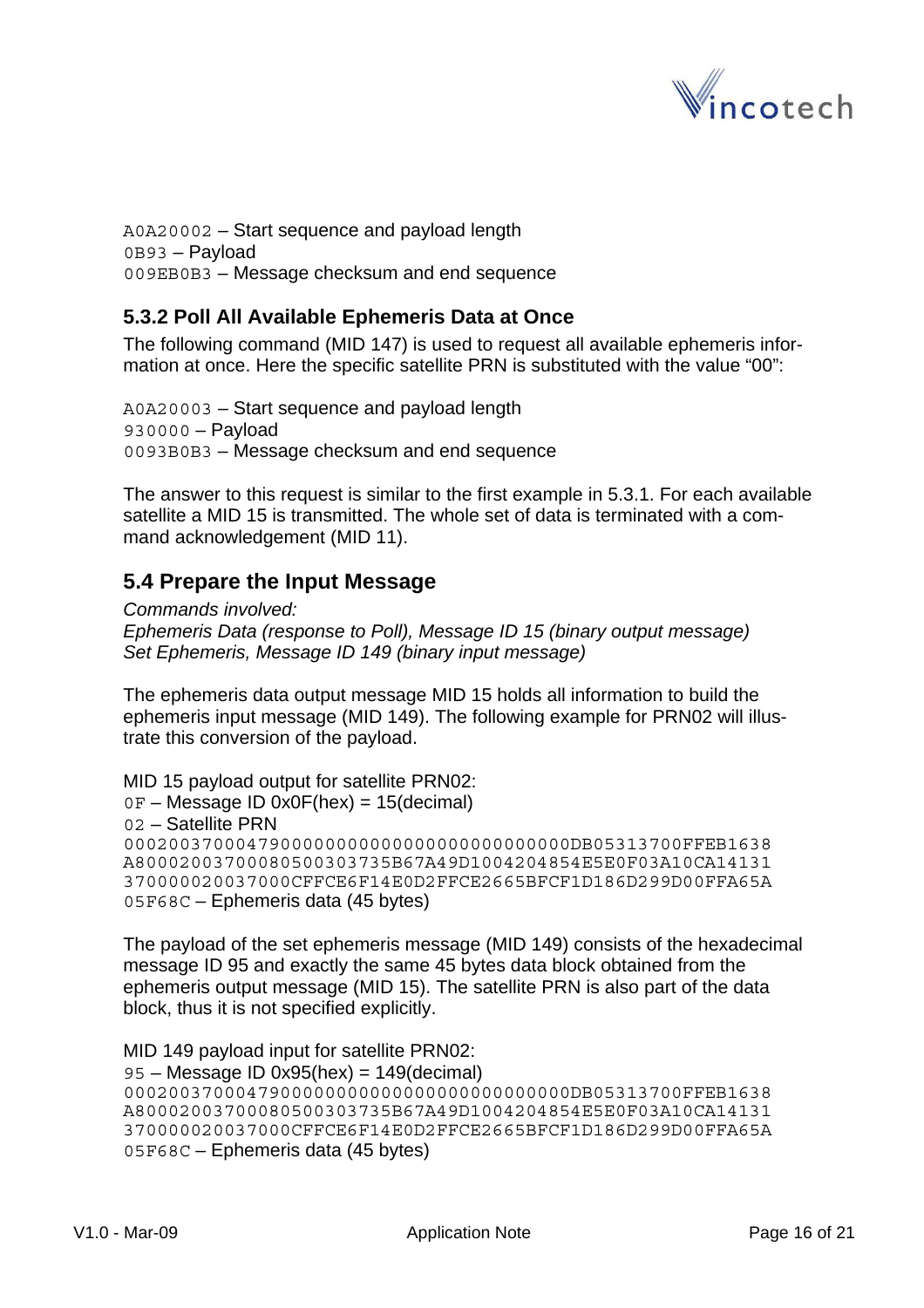

### <span id="page-16-0"></span>**5.5 Ephemeris Push to Moving GPS Receiver**

*Commands involved:* 

*Set Ephemeris, Message ID 149 (binary input message) Command Acknowledgement, Message ID 11 (binary output message) Error ID Data, Message ID 10 (binary output message)* 

This set Ephemeris message (MID 149) payload compiled in [5.4](#page-15-1) is completed with the start and end sequences, the payload length and the checksum in order to form a valid SiRF binary input message. The checksum depends on the actual content of the message, thus it has to be calculated for each message individually:

A0A2005B – Start sequence and payload length 95 0002003700047900000000000000000000000000DB05313700FFEB1638 A80002003700080500303735B67A49D1004204854E5E0F03A10CA14131 370000020037000CFFCE6F14E0D2FFCE2665BFCF1D186D299D00FFA65A 05F68C – Payload 193AB0B3 – Checksum and end sequence

The Ephemeris data of each satellite has to be sent individually. A successful transmission is confirmed with the command acknowledge message MID 11. In case this message fails to appear, the input is not accepted, possibly due a miscalculated checksum:

A0A20002 – Start sequence and payload length 0B95 – Payload 009A00B3 – Message checksum and end sequence

In case the additional message error ID data (MID 10) appears before the command acknowledge, the ephemeris data is very likely outdated. The example MID 10 below indicates this for the ephemeris data of satellite PRN02:

A0A2000D – Start sequence and payload length 0A000C00020000000200002B49 – Payload 008EB0B3 – Checksum and end sequence

The payload of this message can be fractioned into the following pieces of information (see also SiRF binary reference manual):

0A – Message ID 0x0A(hex) = 10(binary) 000C – Error ID, sub message type: Satellite ephemeris age has exceeded 2 hours 0002 – Count, 2x4 bytes 00000002 – Satellite PRN02  $00002B49 - Age$  of Ephemeris 11081sec = 3h 4min 41sec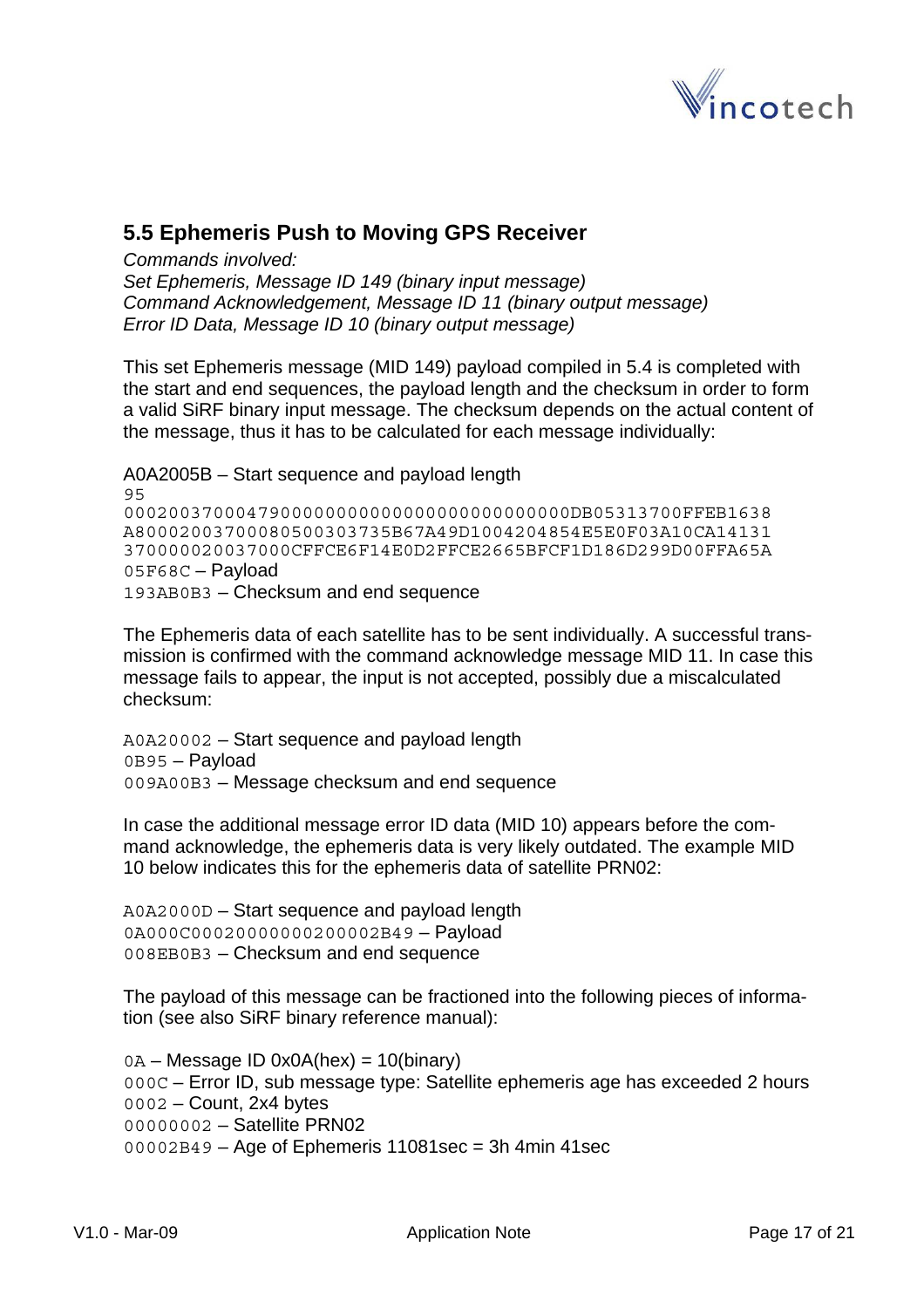

<span id="page-17-0"></span>In this case it is recommended to use the latest available Ephemeris data from the reference receivers.

### **5.6 Switch Back to NMEA Mode**

*Commands involved: Switch to NMEA Protocol, Message ID 129 (binary input command)* 

In case NMEA output is required again, the following command will restore the default settings of baud rate and message set:

```
A0A20018 – Start sequence and payload length 
8102010100010101050101010001000100000001000012C0 – Payload 
0165B0B3 – Message checksum and end sequence
```
#### **5.7 Summary**

The complete procedure can be summarized to the following flow:

- 1. Switch the reference receiver to SiRF binary mode (\$PSRF100)
- 2. Poll ephemeris data (MID 147, MID 15)
- 3. Prepare input message (MID 15, MID 149) MID 15: A0A2005C0F [PRN] **[45 byte of data]** [checksum\_1] B0B3 MID 149: A0A2005B95 **[45 byte of data]** [checksum\_2] B0B3 The [45 byte of data] block is the same for MID 15 and MID 149, the check-
- sum cannot be copied and has to be recalculated for MID 149!
- 4. Switch moving GPS receiver to SiRF Binary mode (\$PSRF100)
- 5. Disable all periodic output messages (MID 166)
- 6. Push ephemeris data to moving GPS receiver (MID149)
- 7. Switch moving GPS receiver back to NMEA (MID129)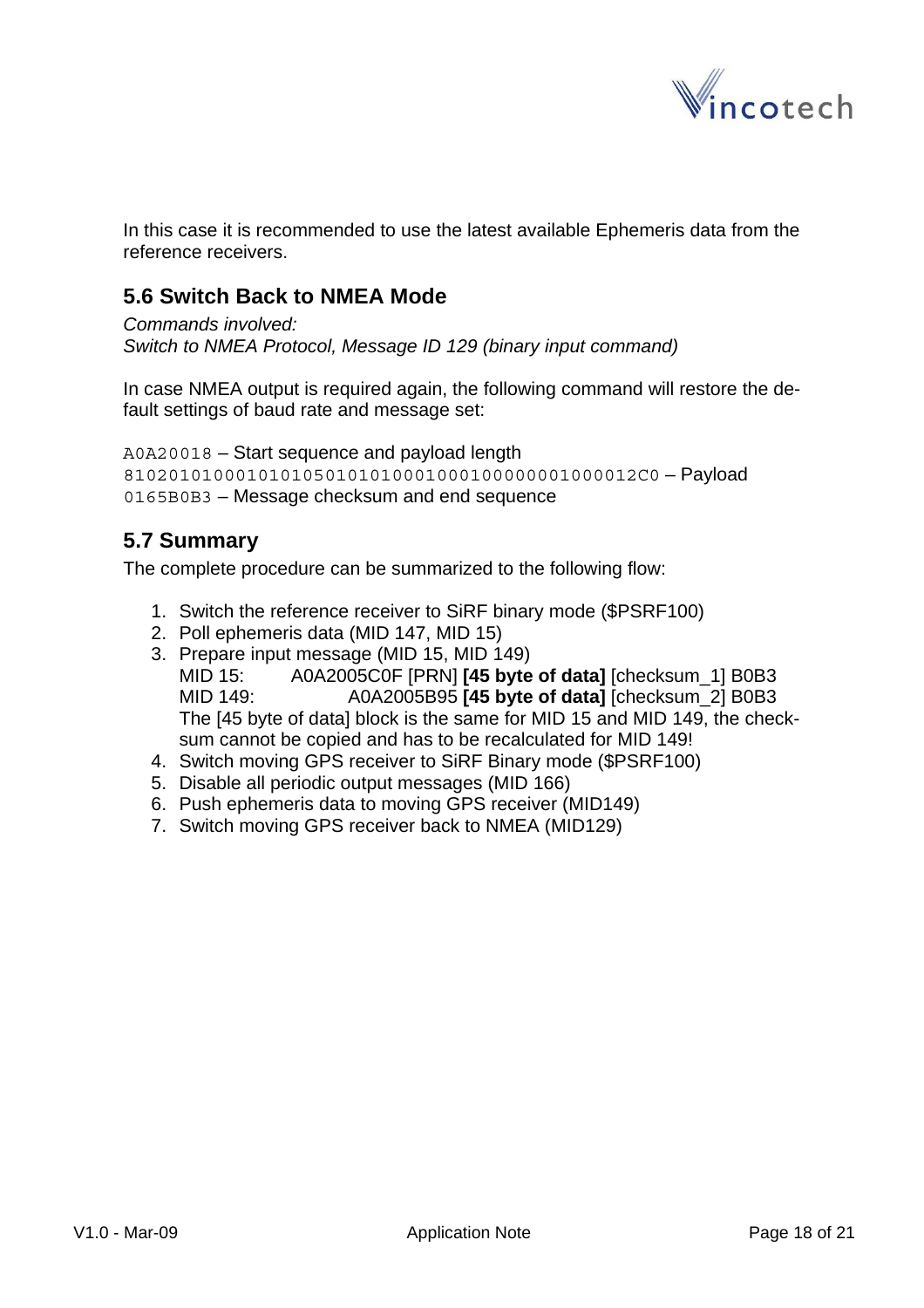

<span id="page-18-0"></span>

Figure 9: Ephemeris Poll and Push – typical flow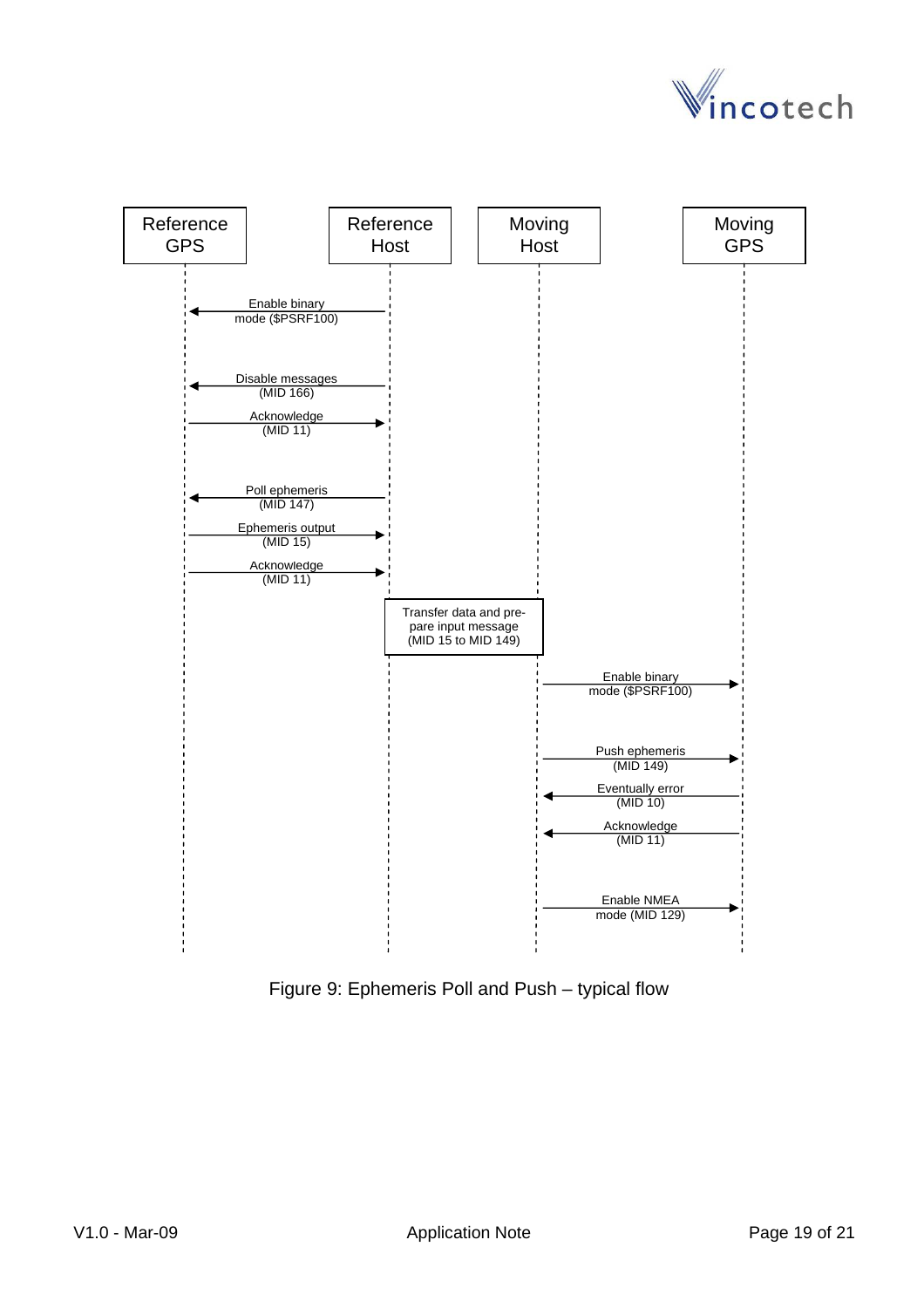

# <span id="page-19-0"></span>**6 Related Information**

#### **6.1 Contact**

This manual was created with due diligence. We hope that it will be helpful to the user to get the most out of the GPS modules.

Inputs regarding errors or mistaken verbalizations and comments or proposals to Vincotech, Germany, for further improvements are highly appreciated.

#### **Vincotech GmbH**

Bibergerstr. 93 82008 Unterhaching (Munich) **Germany** 

Tel.: +49 89 8780 67 0 Fax: +49 89 8780 67 351 [gps@vincotech.com](mailto:gps@vincotech.com?subject=General%20request) [www.vincotech.com/gps](http://www.vincotech.com/gps)

#### <span id="page-19-2"></span>**6.2 Related Documents**

- SiRF\_NMEA\_Reference\_Manual\_2.2 (SiRF)
- SiRF Binary Reference Manual 2.4 (SiRF)
- GPS Receiver A1080 (Vincotech)
- GPS Evaluation Kit EVA1080 (Vincotech)
- GPS Receiver A1084 (Vincotech)
- GPS Evaluation Kit EVA1084 (Vincotech)
- GPS Receiver A1088 (Vincotech)
- GPS Evaluation Kit EVA1088 (Vincotech)
- GPS Receiver A1035-D (Vincotech)
- GPS Evaluation Kit EVA1035-D (Vincotech)
- GPS Receiver A1035-H (Vincotech)
- GPS Evaluation Kit EVA1035-H (Vincotech)

#### <span id="page-19-1"></span>**6.3 Related Tools**

- GPS Cockpit (Vincotech)
- SiRF Demo (SiRF)
- SiRF Flash (SiRF)
- sirfbin.exe (Vincotech)
- HTerm: freeware tool, available through<http://www.der-hammer.info/terminal/> (homepage in German only, SW in English)